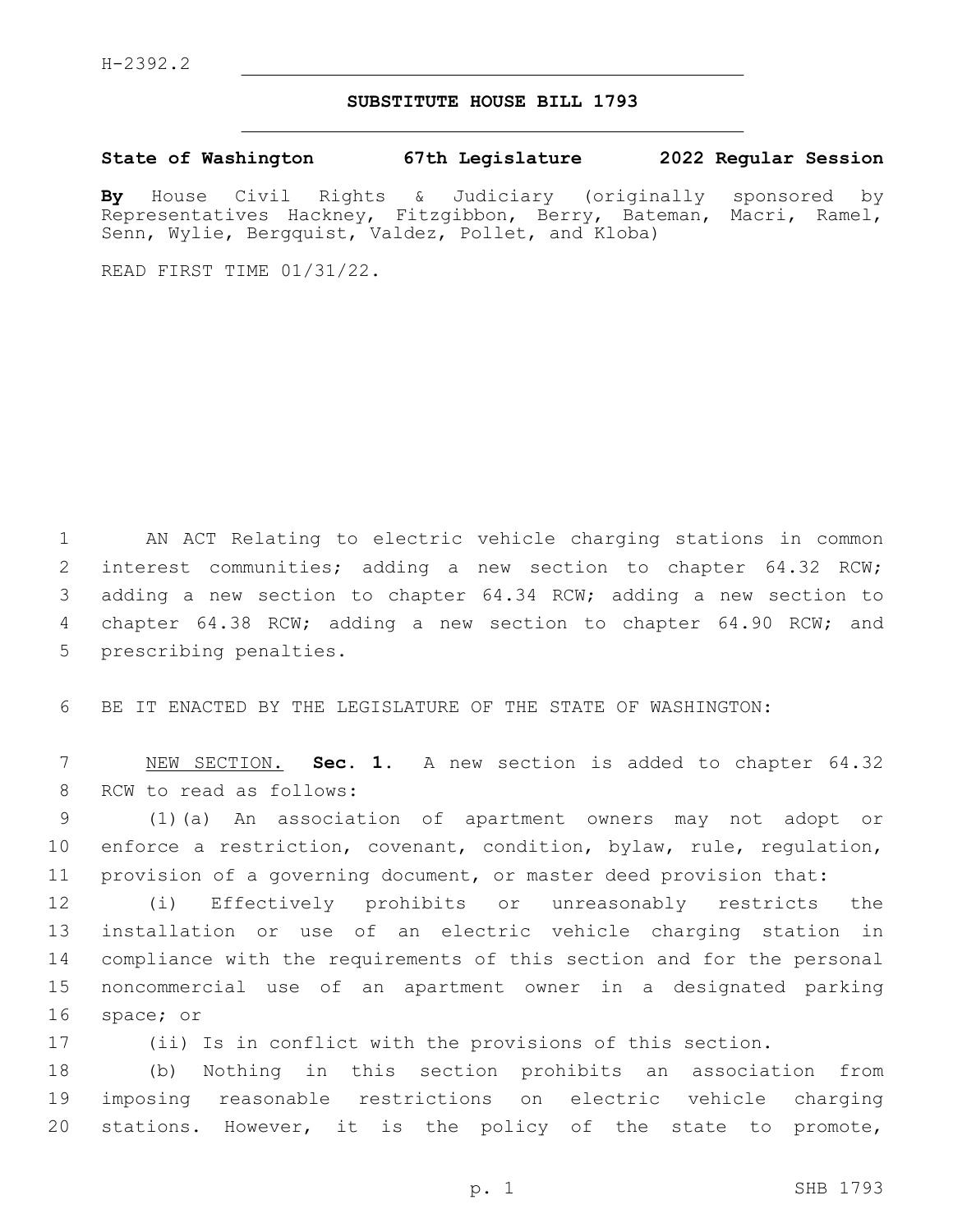encourage, and remove obstacles to the use of electric vehicle 2 charging stations.

 (2) An association of apartment owners may require an apartment owner to submit an application for approval for the installation of an electric vehicle charging station before installing the charging 6 station.

 (3)(a) If approval is required for the installation or use of an electric vehicle charging station, the application for approval must be processed and approved in the same manner as an application for 10 approval of an architectural modification.

 (b) The approval or denial of an application must be in writing 12 and must not be willfully avoided or delayed.

 (c) If an application is not denied in writing within 60 days from the date of receipt of the application, the application is deemed approved, unless that delay is the result of a reasonable 16 request for additional information.

 (d) An association of apartment owners may not assess or charge an apartment owner a fee for the placement of an electric vehicle charging station. An association may charge a reasonable fee for processing the application to approve the installation of an electric vehicle charging station, but only if such a fee exists for all applications for approval of architectural modifications.

 (4) If approval is required for the installation or use of an electric vehicle charging station, an association of apartment owners must approve the installation in a designated parking space if the installation is reasonably possible and the apartment owner agrees in 27 writing to:

 (a) Comply with the association's reasonable architectural standards applicable to the installation of the electric vehicle 30 charging station;

 (b) Engage an electrical contractor familiar with the standards for the installation of electric vehicle infrastructure to assess the existing infrastructure necessary to support the proposed electric vehicle charging station, identify additional infrastructure needs, and install the electric vehicle charging station;

 (c)(i) Provide, within the time specified in (c)(ii) of this subsection, a certificate of insurance naming the association as an additional insured on the apartment owner's insurance policy for any claim related to the installation, maintenance, or use of the electric vehicle charging station, or, reimbursement to the

p. 2 SHB 1793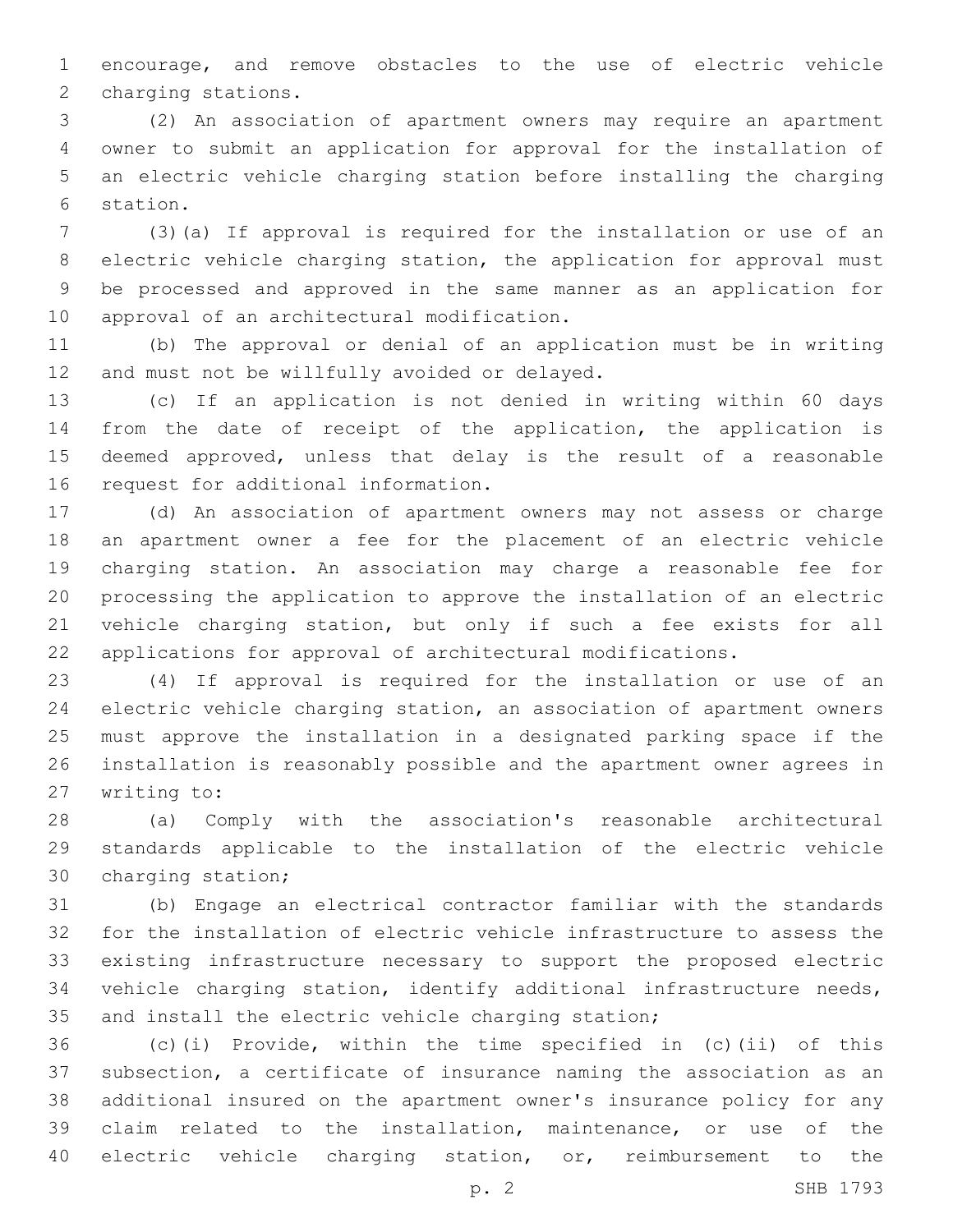association for the actual cost of any increased insurance premium 2 amount attributable to the charging station;

 (ii) A certificate of insurance required under (c)(i) of this subsection must be provided within 14 days after the association approves the installation of the electric vehicle charging station. Reimbursement for an increased insurance premium amount under (c)(i) of this subsection must be provided within 14 days after the apartment owner receives the association's invoice for the amount 9 attributable to the charging station;

 (d) Register the electric vehicle charging station with the 11 association within 30 days after installation;

 (e) Pay for the electricity usage associated with the electric vehicle charging station and the required means to facilitate payment 14 for the electricity; and

(f) Comply with the requirements of this section.

 (5)(a) An apartment owner must obtain any permit or approval for an electric vehicle charging station as required by the local government in which the common interest community is located and comply with all relevant building codes and safety standards.

 (b) An electric vehicle charging station must meet all applicable 21 health and safety standards and requirements imposed by national, state, or local authorities, and all other applicable zoning, land use or other ordinances, building codes, or land use permits.

 (6)(a) Unless otherwise agreed to by written contract with the association, an apartment owner is responsible for the costs of 26 installing an electric vehicle charging station.

 (b) Electric vehicle charging station equipment that is installed at the apartment owner's cost and is removable without damage to the property owned by others may be removed at the apartment owner's cost. Removable equipment for the electric vehicle charging station is not considered real property in any form, including fixture law. Upon sale of the apartment, the apartment owner may either remove the charging station or sell it to the buyer of the apartment or to the association for an agreed price. Nothing in this subsection requires the buyer or the association to purchase the electric vehicle 36 charging station.

 (7) An apartment owner must disclose to any prospective buyers of 38 the unit:

 (a) The existence of an electric vehicle charging station and the related responsibilities of the owner under this section; and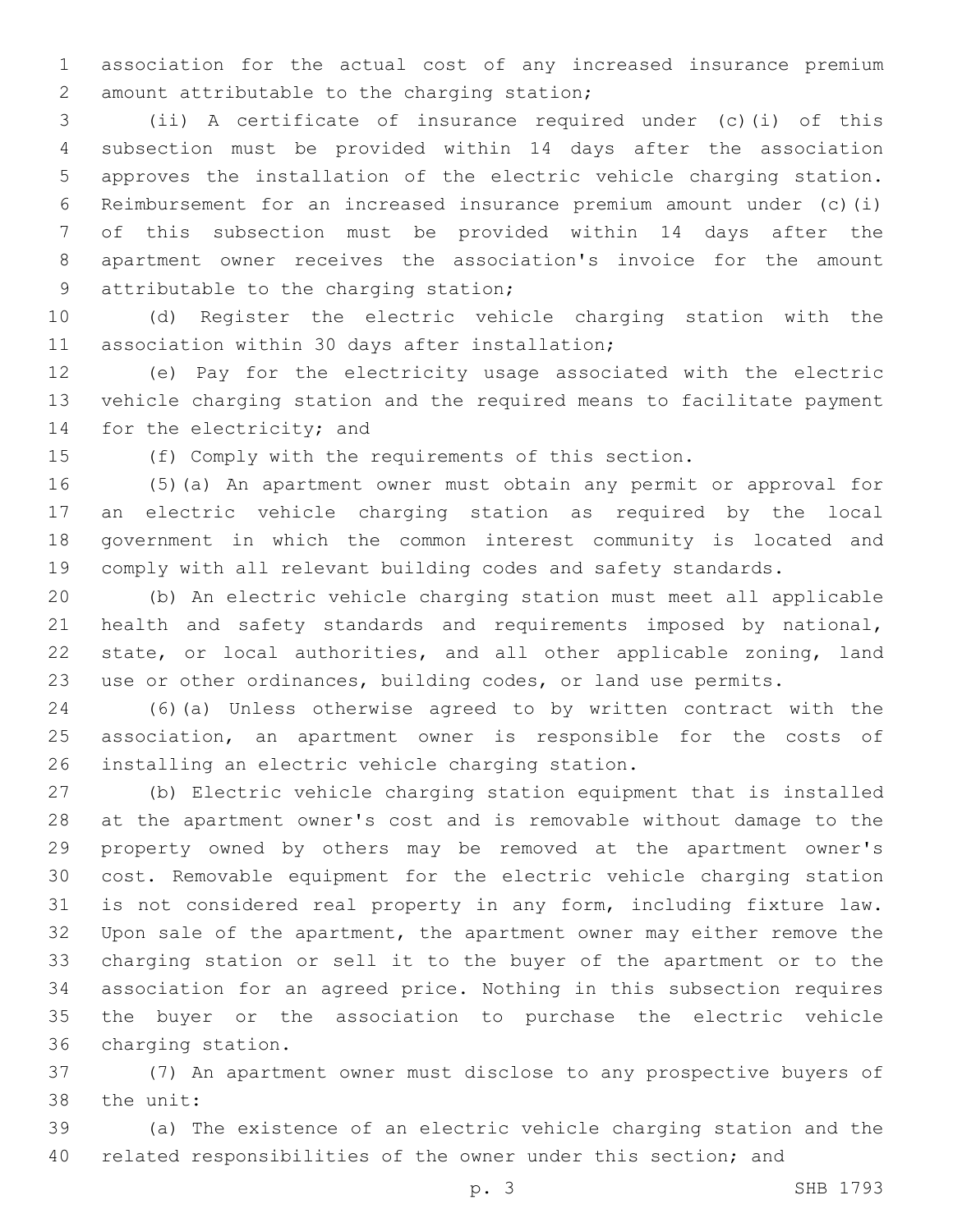(b) Whether the electric vehicle charging station is removable and whether the owner intends to remove the charging station.

 (8) The owner and each successive owner of an electric vehicle 4 charging station is responsible for:

 (a) Costs for the maintenance, repair, and replacement of the electric vehicle charging station up until the station is removed;

 (b) Costs for damage to the electric vehicle charging station, any apartment, common area, or limited common area resulting from the installation, use, maintenance, repair, removal, or replacement of 10 the electric vehicle charging station;

 (c) The cost of electricity associated with the electric vehicle 12 charging station;

 (d) Obtaining and maintaining an insurance policy that meets the requirements in subsection (4)(c) of this section;

 (e) If the owner decides to remove the electric vehicle charging station, costs for the removal and the restoration of the common area 17 or limited common area after the removal; and

 (f) Removing the electric vehicle charging station if reasonably necessary for the repair, maintenance, or replacement of the common 20 area or limited common area.

 (9) If an association of apartment owners reasonably determines that the cumulative use of electricity in the common interest community attributable to the installation and use of electric vehicle charging stations requires the installation of additional infrastructure improvements to provide the community with a sufficient supply of electricity, the association may assess the cost of the infrastructure improvements against each apartment owner that has, or will, install an electric vehicle charging station.

 (10) An association of apartment owners may install an electric vehicle charging station in the common areas for the use of all apartment owners and, in that case, the association must develop appropriate terms of use for the charging station.

 (11)(a) An association of apartment owners that willfully violates this section is liable to the apartment owner for actual damages, and shall pay a civil penalty to the apartment owner in an 36 amount not to exceed \$1,000.

 (b) In any action by an apartment owner requesting to have an electric vehicle charging station installed and seeking to enforce compliance with this section, the court shall award reasonable attorneys' fees and costs to any prevailing apartment owner.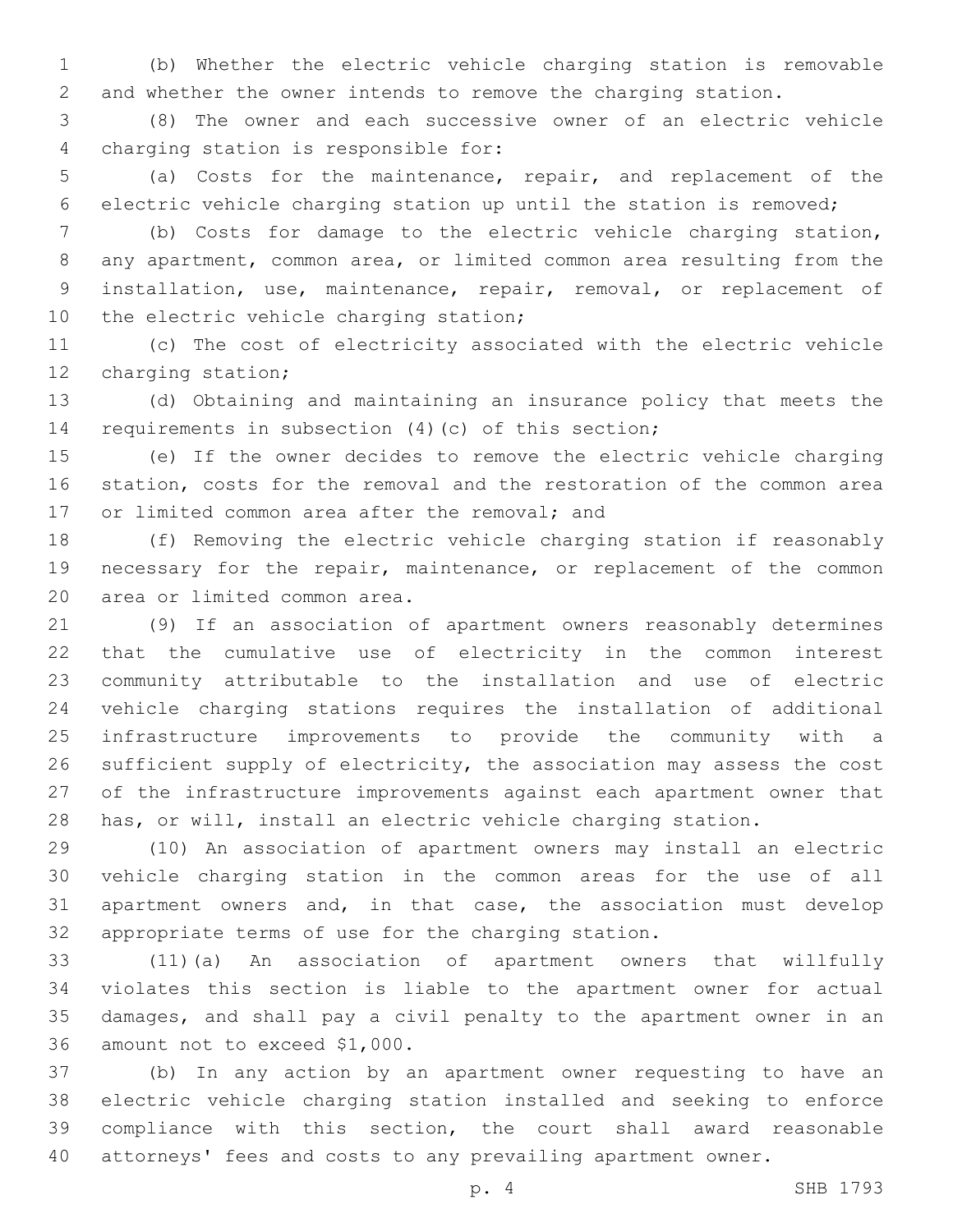(12) The definitions in this subsection apply throughout this section unless the context clearly requires otherwise.

 (a) "Designated parking space" means a parking space that is specifically designated for use by a particular apartment owner, including a garage, a deeded parking space, and a parking space in a limited common area that is restricted for use by one or more 7 apartment owners.

 (b) "Electric vehicle charging station" means a station that delivers electricity from a source outside an electric vehicle into one or more electric vehicles. An electric vehicle charging station may include several charge points simultaneously connecting several electric vehicles to the station and any related equipment needed to 13 facilitate charging plug-in electric vehicles.

 (c) "Reasonable restriction" means a restriction that does not significantly increase the cost of an electric vehicle charging station or significantly decrease its efficiency or specified 17 performance.

 NEW SECTION. **Sec. 2.** A new section is added to chapter 64.34 19 RCW to read as follows:

 (1)(a) A unit owners' association may not adopt or enforce a restriction, covenant, condition, bylaw, rule, regulation, provision of a governing document, or master deed provision that:

 (i) Effectively prohibits or unreasonably restricts the installation or use of an electric vehicle charging station in compliance with the requirements of this section and for the personal noncommercial use of a unit owner, within the boundaries of a unit or 27 in a designated parking space; or

(ii) Is in conflict with the provisions of this section.

 (b) Nothing in this section prohibits an association from imposing reasonable restrictions on electric vehicle charging stations. However, it is the policy of the state to promote, encourage, and remove obstacles to the use of electric vehicle 33 charging stations.

 (2) A unit owners' association may require a unit owner to submit an application for approval for the installation of an electric vehicle charging station before installing the charging station.

 (3)(a) If approval is required for the installation or use of an electric vehicle charging station, the application for approval must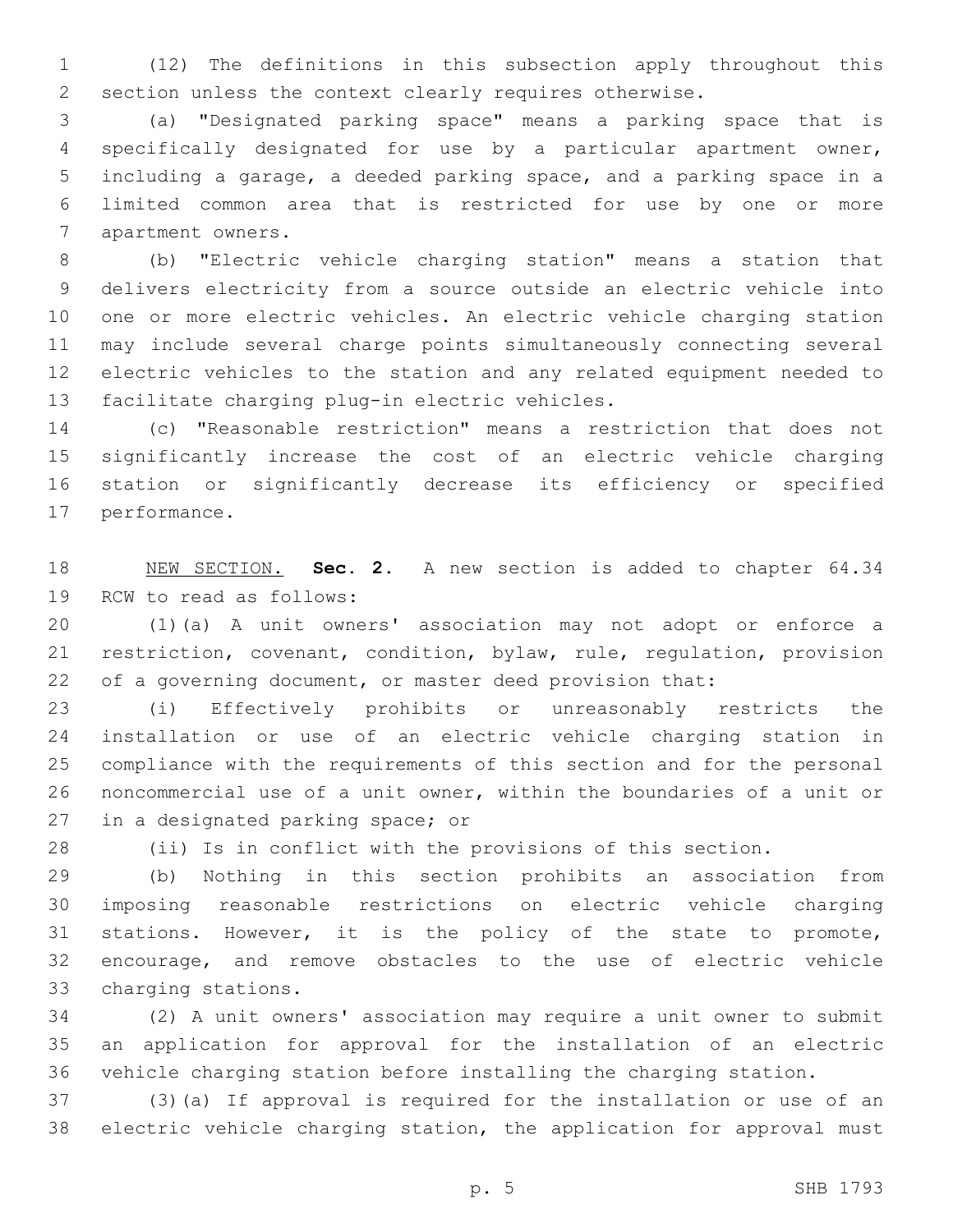be processed and approved in the same manner as an application for 2 approval of an architectural modification.

 (b) The approval or denial of an application must be in writing 4 and must not be willfully avoided or delayed.

 (c) If an application is not denied in writing within 60 days from the date of receipt of the application, the application is deemed approved, unless that delay is the result of a reasonable 8 request for additional information.

 (d) A unit owners' association may not assess or charge a unit owner a fee for the placement of an electric vehicle charging station. An association may charge a reasonable fee for processing the application to approve the installation of an electric vehicle charging station, but only if such a fee exists for all applications 14 for approval of architectural modifications.

 (4) If approval is required for the installation or use of an electric vehicle charging station, a unit owners' association must approve the installation within the boundaries of a unit or in a designated parking space if the installation is reasonably possible 19 and the unit owner agrees in writing to:

 (a) Comply with the association's reasonable architectural standards applicable to the installation of the electric vehicle 22 charging station;

 (b) Engage an electrical contractor familiar with the standards for the installation of electric vehicle infrastructure to assess the existing infrastructure necessary to support the proposed electric 26 vehicle charging station, identify additional infrastructure needs, and install the electric vehicle charging station;

 (c)(i) Provide, within the time specified in (c)(ii) of this subsection, a certificate of insurance naming the association as an additional insured on the unit owner's insurance policy for any claim related to the installation, maintenance, or use of the electric vehicle charging station, or, reimbursement to the association for the actual cost of any increased insurance premium amount 34 attributable to the charging station;

 (ii) A certificate of insurance required under (c)(i) of this subsection must be provided within 14 days after the association approves the installation of the electric vehicle charging station. Reimbursement for an increased insurance premium amount under (c)(i) of this subsection must be provided within 14 days after the unit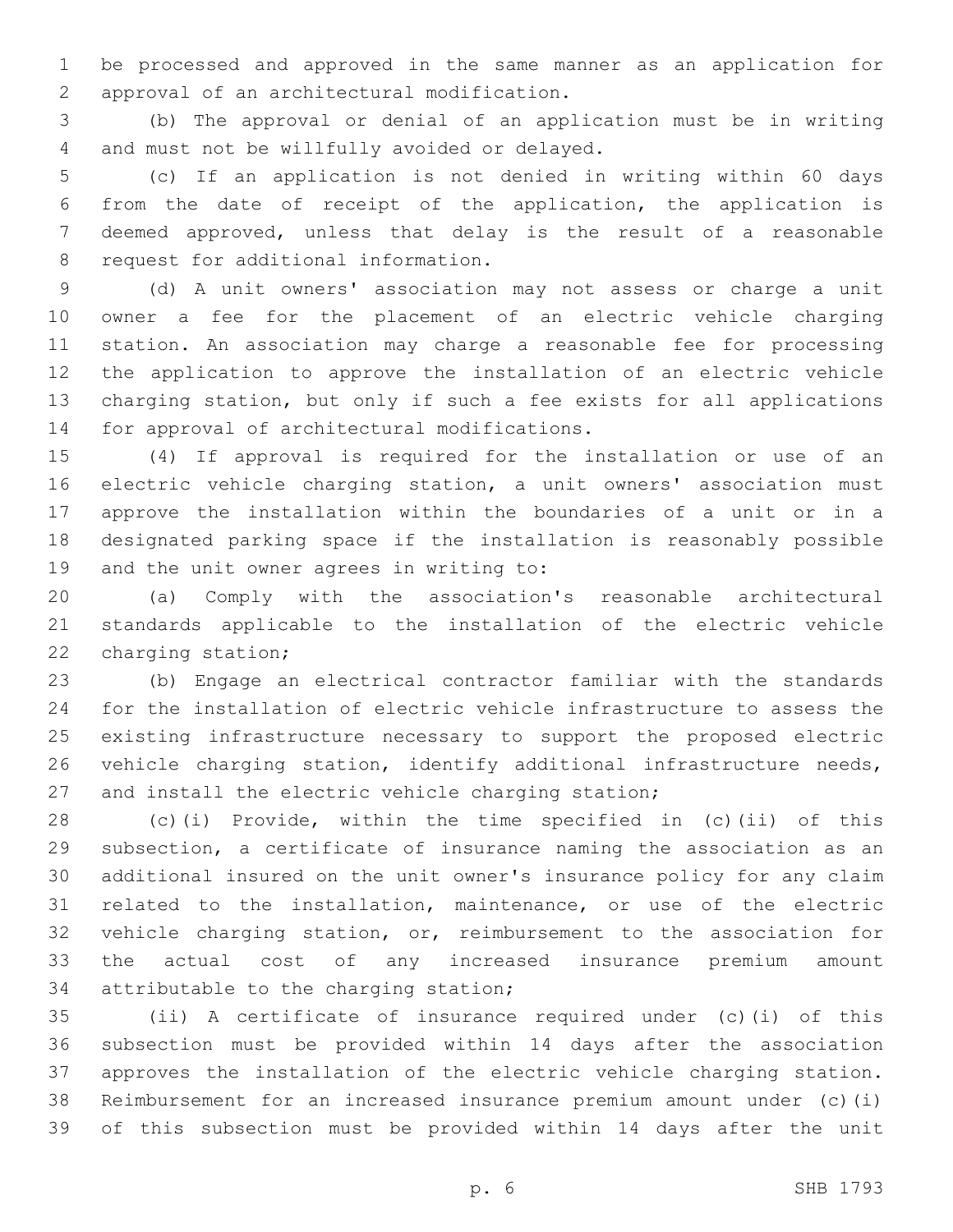owner receives the association's invoice for the amount attributable 2 to the charging station;

 (d) Register the electric vehicle charging station with the 4 association within 30 days after installation;

 (e) Pay for the electricity usage associated with the electric vehicle charging station and the required means to facilitate payment 7 for the electricity; and

(f) Comply with the requirements of this section.

 (5)(a) A unit owner must obtain any permit or approval for an electric vehicle charging station as required by the local government in which the common interest community is located and comply with all 12 relevant building codes and safety standards.

 (b) An electric vehicle charging station must meet all applicable health and safety standards and requirements imposed by national, 15 state, or local authorities, and all other applicable zoning, land use or other ordinances, building codes, or land use permits.

 (6)(a) Unless otherwise agreed to by written contract with the unit owners' association, a unit owner is responsible for the costs of installing an electric vehicle charging station.

 (b) Electric vehicle charging station equipment that is installed at the unit owner's cost and is removable without damage to the property owned by others may be removed at the unit owner's cost. Removable equipment for the electric vehicle charging station is not considered real property in any form, including fixture law. Upon 25 sale of the unit, the unit owner may either remove the charging station or sell it to the buyer of the unit or to the association for an agreed price. Nothing in this subsection requires the buyer or the association to purchase the electric vehicle charging station.

 (7) A unit owner must disclose to any prospective buyers of the 30 unit:

 (a) The existence of an electric vehicle charging station and the related responsibilities of the owner under this section; and

 (b) Whether the electric vehicle charging station is removable and whether the owner intends to remove the charging station.

 (8) The owner and each successive owner of an electric vehicle 36 charging station is responsible for:

 (a) Costs for the maintenance, repair, and replacement of the electric vehicle charging station up until the station is removed;

 (b) Costs for damage to the electric vehicle charging station, any unit, common element, or limited common element resulting from

p. 7 SHB 1793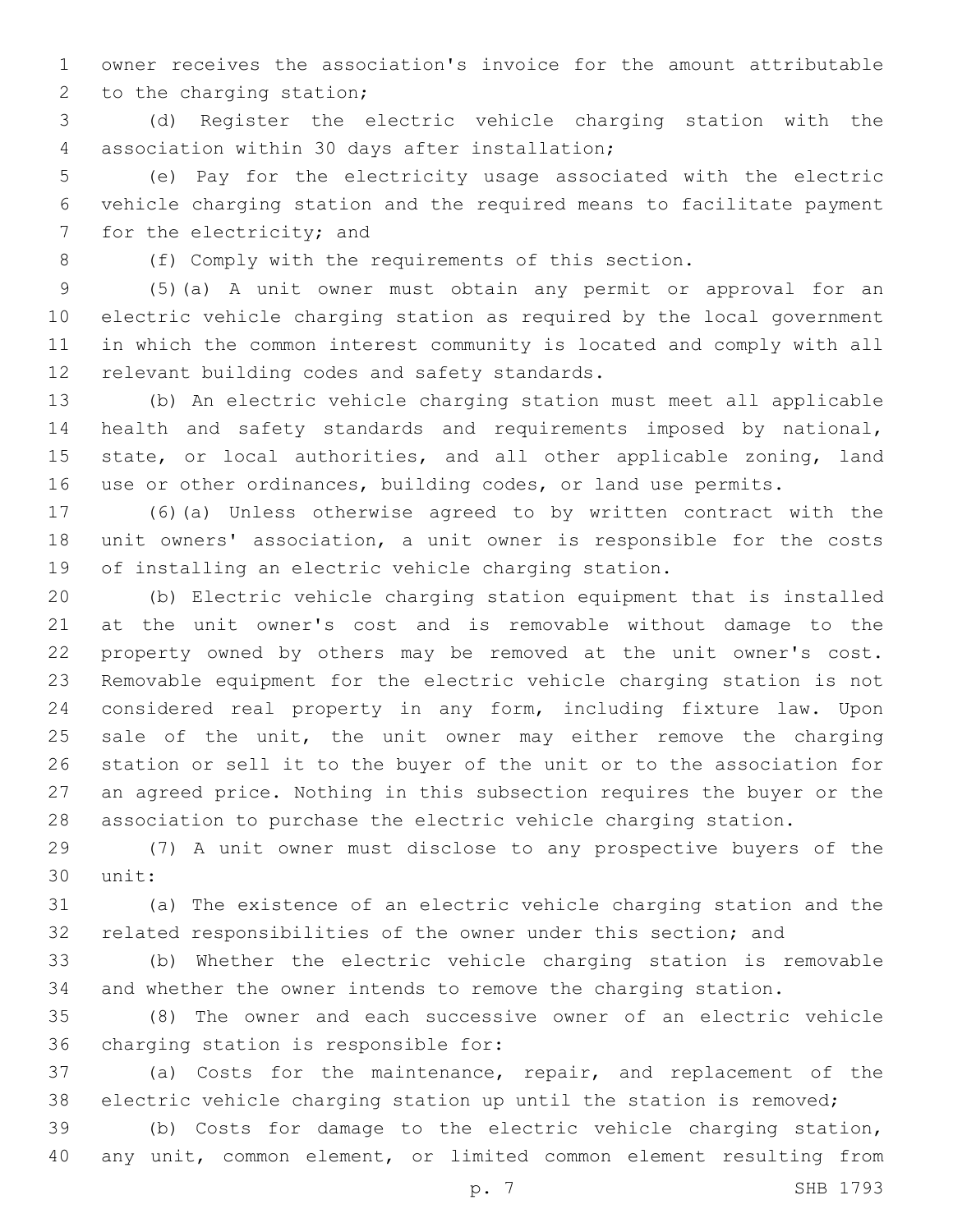the installation, use, maintenance, repair, removal, or replacement 2 of the electric vehicle charging station;

 (c) The cost of electricity associated with the electric vehicle 4 charging station;

 (d) Obtaining and maintaining an insurance policy that meets the 6 requirements in subsection  $(4)(c)$  of this section;

 (e) If the owner decides to remove the electric vehicle charging station, costs for the removal and the restoration of the common element or limited common element after the removal; and

 (f) Removing the electric vehicle charging station if reasonably 11 necessary for the repair, maintenance, or replacement of the common 12 element or limited common element.

 (9) If a unit owners' association reasonably determines that the cumulative use of electricity in the common interest community attributable to the installation and use of electric vehicle charging stations requires the installation of additional infrastructure improvements to provide the community with a sufficient supply of electricity, the association may assess the cost of the infrastructure improvements against each unit owner that has, or will, install an electric vehicle charging station.

 (10) A unit owners' association may install an electric vehicle charging station in the common elements for the use of all unit owners and, in that case, the association must develop appropriate 24 terms of use for the charging station.

 (11)(a) A unit owners' association that willfully violates this section is liable to the unit owner for actual damages, and shall pay a civil penalty to the unit owner in an amount not to exceed \$1,000.

 (b) In any action by a unit owner requesting to have an electric vehicle charging station installed and seeking to enforce compliance with this section, the court shall award reasonable attorneys' fees 31 and costs to any prevailing unit owner.

 (12) The definitions in this subsection apply throughout this section unless the context clearly requires otherwise.

 (a) "Designated parking space" means a parking space that is specifically designated for use by a particular unit owner, including a garage, a deeded parking space, and a parking space in a limited common element that is restricted for use by one or more unit owners.

 (b) "Electric vehicle charging station" means a station that delivers electricity from a source outside an electric vehicle into one or more electric vehicles. An electric vehicle charging station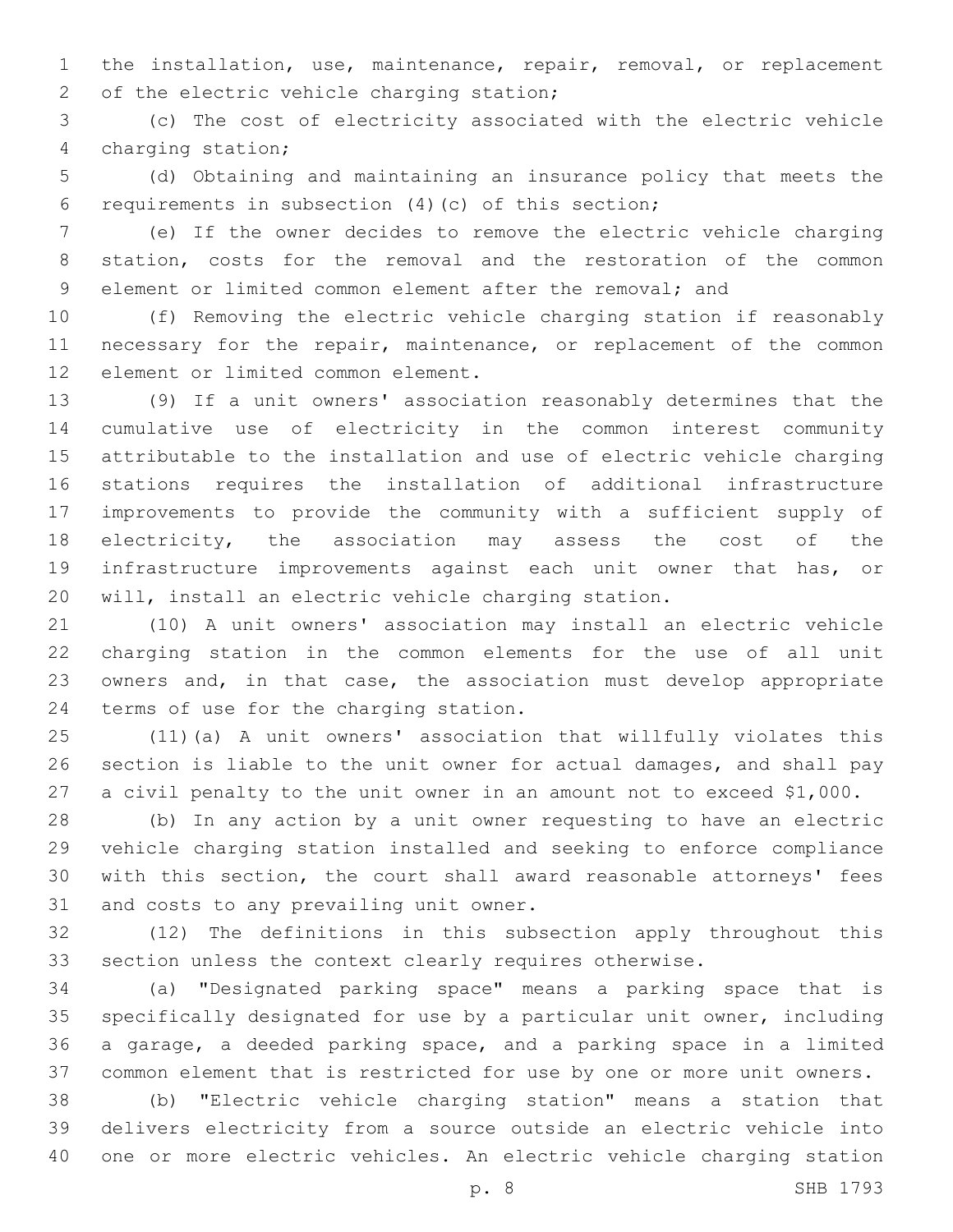may include several charge points simultaneously connecting several electric vehicles to the station and any related equipment needed to 3 facilitate charging plug-in electric vehicles.

 (c) "Reasonable restriction" means a restriction that does not significantly increase the cost of an electric vehicle charging station or significantly decrease its efficiency or specified 7 performance.

 NEW SECTION. **Sec. 3.** A new section is added to chapter 64.38 9 RCW to read as follows:

 (1)(a) A homeowners' association may not adopt or enforce a restriction, covenant, condition, bylaw, rule, regulation, provision 12 of a governing document, or master deed provision that:

 (i) Effectively prohibits or unreasonably restricts the installation or use of an electric vehicle charging station in compliance with the requirements of this section and for the personal noncommercial use of a lot owner, within the boundaries of a lot or 17 in a designated parking space; or

(ii) Is in conflict with the provisions of this section.

 (b) Nothing in this section prohibits an association from imposing reasonable restrictions on electric vehicle charging stations. However, it is the policy of the state to promote, encourage, and remove obstacles to the use of electric vehicle 23 charging stations.

 (2) A homeowners' association may require a lot owner to submit an application for approval for the installation of an electric vehicle charging station before installing the charging station.

 (3)(a) If approval is required for the installation or use of an electric vehicle charging station, the application for approval must be processed and approved in the same manner as an application for 30 approval of an architectural modification.

 (b) The approval or denial of an application must be in writing 32 and must not be willfully avoided or delayed.

 (c) If an application is not denied in writing within 60 days from the date of receipt of the application, the application is deemed approved, unless that delay is the result of a reasonable 36 request for additional information.

 (d) A homeowners' association may not assess or charge a lot owner a fee for the placement of an electric vehicle charging station. An association may charge a reasonable fee for processing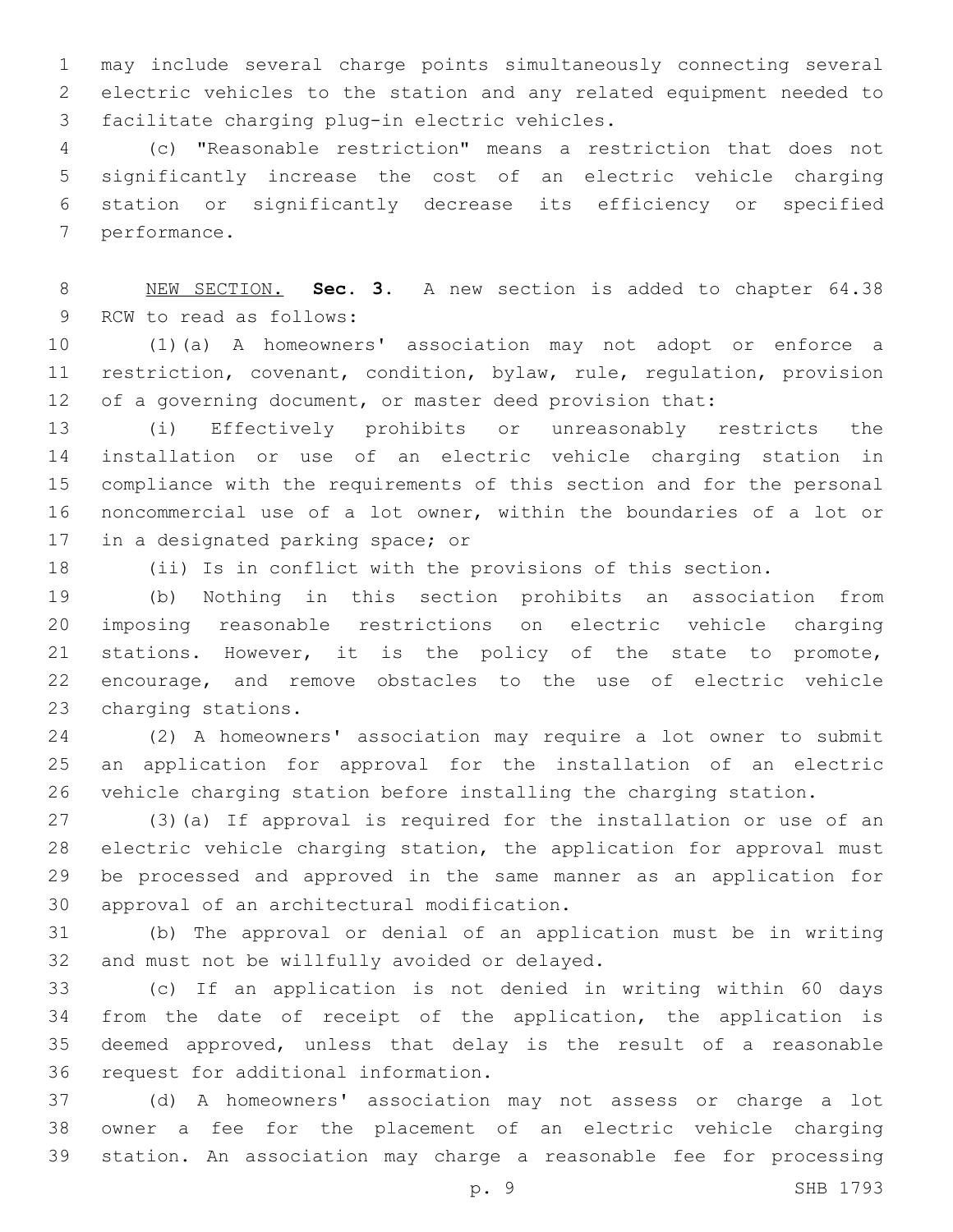the application to approve the installation of an electric vehicle charging station, but only if such a fee exists for all applications 3 for approval of architectural modifications.

 (4) If approval is required for the installation or use of an electric vehicle charging station, a homeowners' association must approve the installation within the boundaries of a lot or in a designated parking space if the installation is reasonably possible 8 and the lot owner agrees in writing to:

 (a) Comply with the association's reasonable architectural standards applicable to the installation of the electric vehicle 11 charging station;

 (b) Engage an electrical contractor familiar with the standards for the installation of electric vehicle infrastructure to assess the existing infrastructure necessary to support the proposed electric vehicle charging station, identify additional infrastructure needs, 16 and install the electric vehicle charging station;

 (c) Register the electric vehicle charging station with the 18 association within 30 days after installation;

 (d) Pay for the electricity usage associated with the electric vehicle charging station and the required means to facilitate payment 21 for the electricity; and

(e) Comply with the requirements of this section.

 (5)(a) A lot owner must obtain any permit or approval for an electric vehicle charging station as required by the local government in which the common interest community is located and comply with all 26 relevant building codes and safety standards.

 (b) An electric vehicle charging station must meet all applicable health and safety standards and requirements imposed by national, state, or local authorities, and all other applicable zoning, land use or other ordinances, building codes, or land use permits.

 (6)(a) Unless otherwise agreed to by written contract with the homeowners' association, a lot owner is responsible for the costs of 33 installing an electric vehicle charging station.

 (b) Electric vehicle charging station equipment that is installed at the lot owner's cost and is removable without damage to the property owned by others may be removed at the lot owner's cost. Removable equipment for the electric vehicle charging station is not considered real property in any form, including fixture law. Upon 39 sale of the lot, the lot owner may either remove the charging station or sell it to the buyer of the lot or to the association for an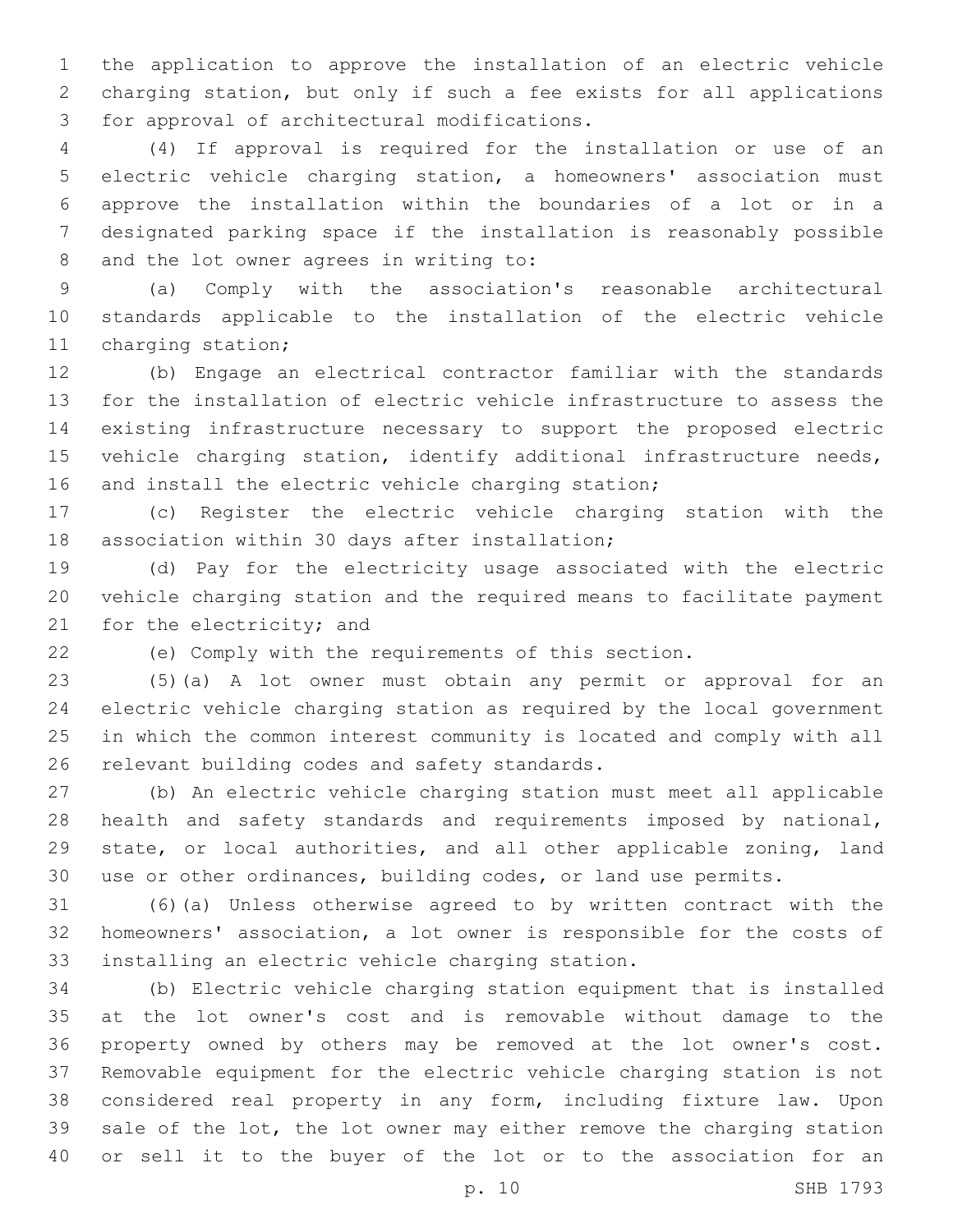agreed price. Nothing in this subsection requires the buyer or the association to purchase the electric vehicle charging station.

 (7) A lot owner must disclose to any prospective buyers of the lot:4

 (a) The existence of an electric vehicle charging station and the related responsibilities of the owner under this section; and

 (b) Whether the electric vehicle charging station is removable and whether the owner intends to remove the charging station.

 (8) The owner and each successive owner of an electric vehicle 10 charging station is responsible for:

 (a) Costs for the maintenance, repair, and replacement of the electric vehicle charging station up until the station is removed;

 (b) Costs for damage to the electric vehicle charging station, any lot, common area, or limited common area resulting from the 15 installation, use, maintenance, repair, removal, or replacement of 16 the electric vehicle charging station;

 (c) The cost of electricity associated with the electric vehicle 18 charging station;

 (d) If the owner decides to remove the electric vehicle charging station, costs for the removal and the restoration of the common area 21 or limited common area after the removal; and

 (e) Removing the electric vehicle charging station if reasonably necessary for the repair, maintenance, or replacement of the common 24 area or limited common area.

 (9) If a homeowners' association reasonably determines that the cumulative use of electricity in the common interest community attributable to the installation and use of electric vehicle charging stations requires the installation of additional infrastructure improvements to provide the community with a sufficient supply of electricity, the association may assess the cost of the infrastructure improvements against each lot owner that has, or will, 32 install an electric vehicle charging station.

 (10) A homeowners' association may install an electric vehicle charging station in the common area for the use of all lot owners and, in that case, the association must develop appropriate terms of 36 use for the charging station.

 (11)(a) A homeowners' association that willfully violates this section is liable to the lot owner for actual damages, and shall pay a civil penalty to the lot owner in an amount not to exceed \$1,000.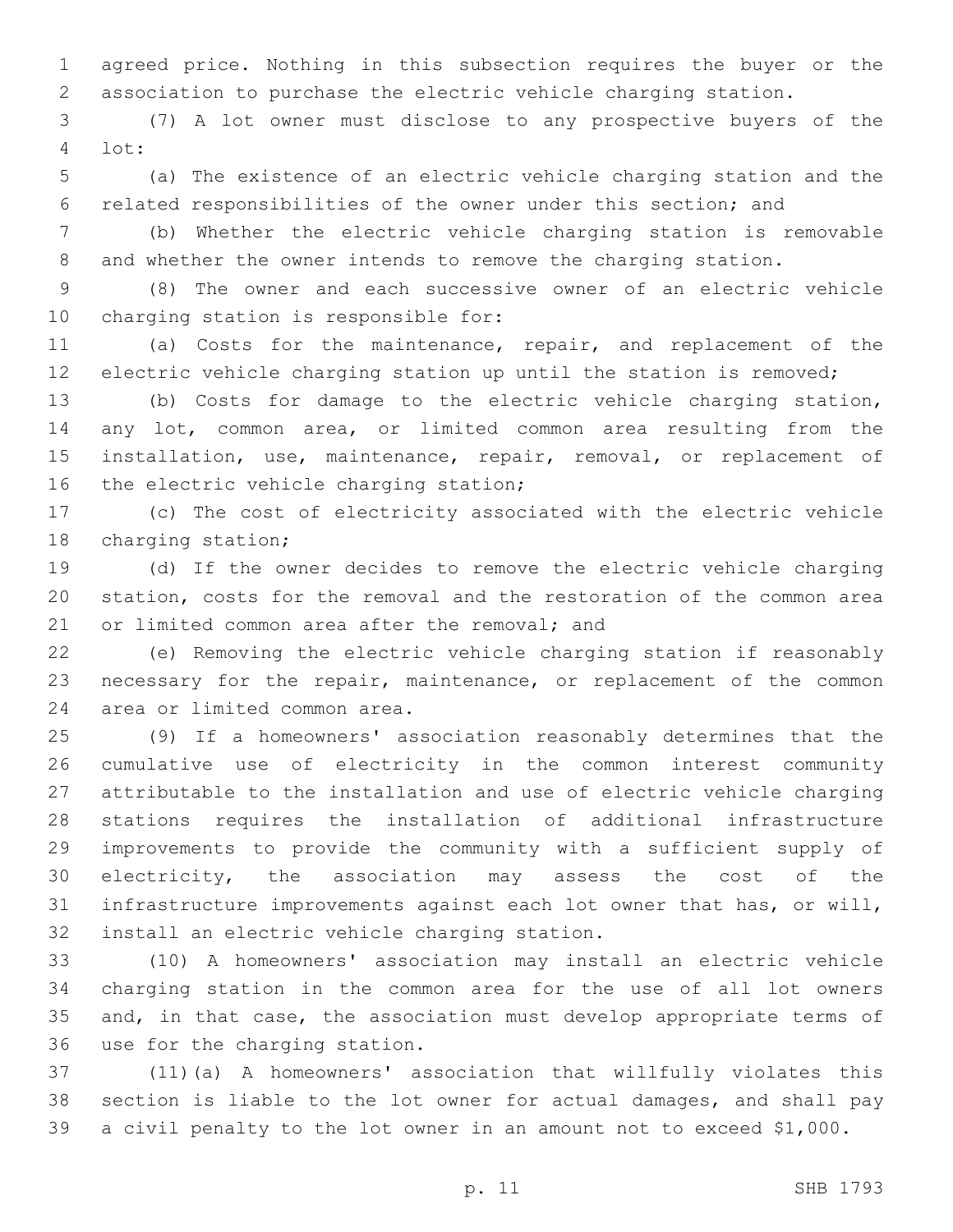(b) In any action by a lot owner requesting to have an electric vehicle charging station installed and seeking to enforce compliance with this section, the court shall award reasonable attorneys' fees 4 and costs to any prevailing lot owner.

 (12) The definitions in this subsection apply throughout this section unless the context clearly requires otherwise.

 (a) "Designated parking space" means a parking space that is specifically designated for use by a particular lot owner, including a garage, a deeded parking space, and a parking space in a limited common area that is restricted for use by one or more lot owners.

 (b) "Electric vehicle charging station" means a station that delivers electricity from a source outside an electric vehicle into one or more electric vehicles. An electric vehicle charging station may include several charge points simultaneously connecting several electric vehicles to the station and any related equipment needed to 16 facilitate charging plug-in electric vehicles.

 (c) "Reasonable restriction" means a restriction that does not significantly increase the cost of an electric vehicle charging station or significantly decrease its efficiency or specified 20 performance.

 NEW SECTION. **Sec. 4.** A new section is added to chapter 64.90 22 RCW to read as follows:

 (1)(a) A unit owners association may not adopt or enforce a restriction, covenant, condition, bylaw, rule, regulation, provision 25 of a governing document, or master deed provision that:

 (i) Effectively prohibits or unreasonably restricts the installation or use of an electric vehicle charging station in compliance with the requirements of this section and for the personal noncommercial use of a unit owner, within the boundaries of a unit or 30 in a designated parking space; or

(ii) Is in conflict with the provisions of this section.

 (b) Nothing in this section prohibits an association from imposing reasonable restrictions on electric vehicle charging stations. However, it is the policy of the state to promote, encourage, and remove obstacles to the use of electric vehicle 36 charging stations.

 (2) A unit owners association may require a unit owner to submit an application for approval for the installation of an electric vehicle charging station before installing the charging station.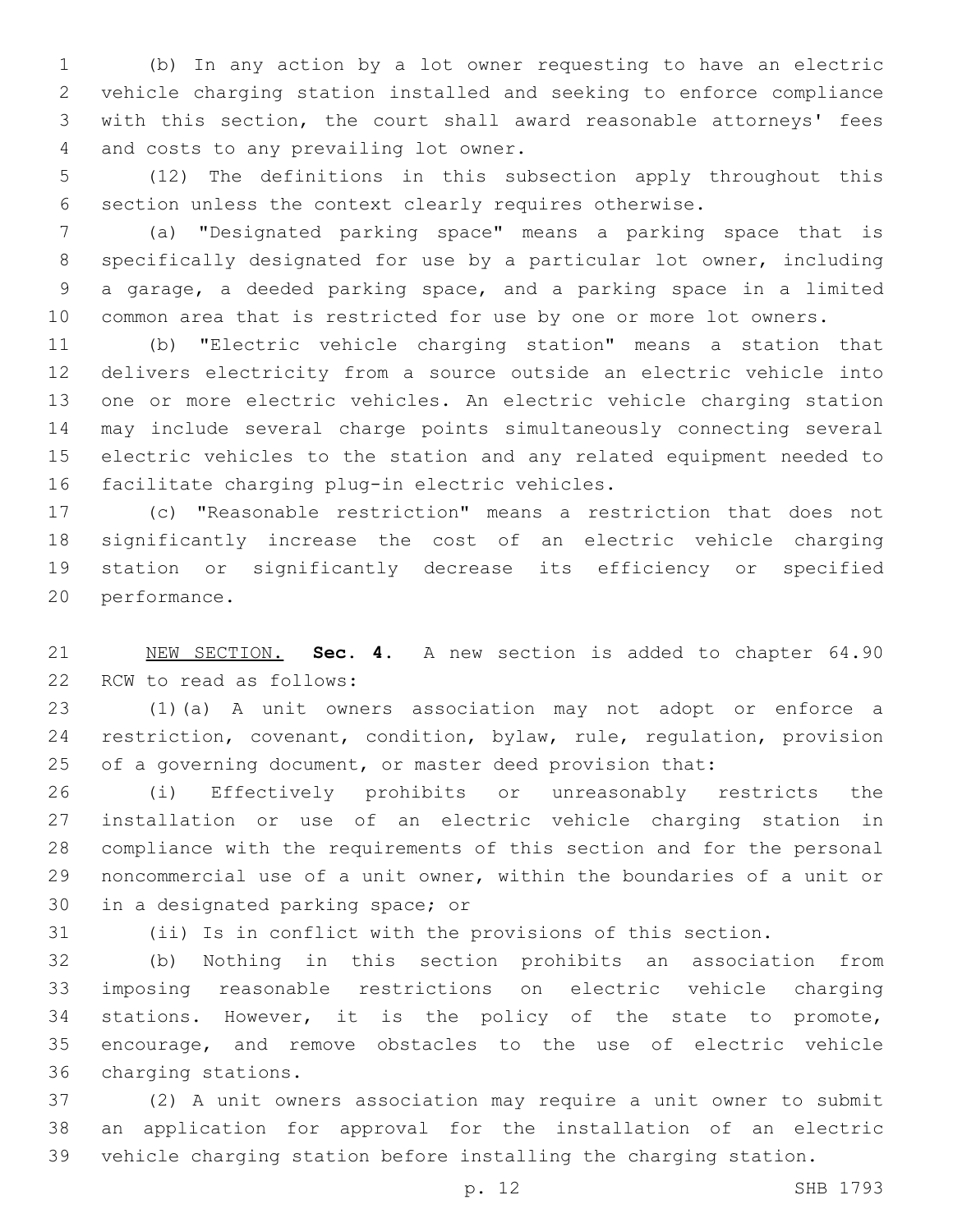(3)(a) If approval is required for the installation or use of an electric vehicle charging station, the application for approval must be processed and approved in the same manner as an application for 4 approval of an architectural modification.

 (b) The approval or denial of an application must be in writing and must not be willfully avoided or delayed.6

 (c) If an application is not denied in writing within 60 days from the date of receipt of the application, the application is deemed approved, unless that delay is the result of a reasonable 10 request for additional information.

 (d) An association may not assess or charge a unit owner a fee for the placement of an electric vehicle charging station. An association may charge a reasonable fee for processing the application to approve the installation of an electric vehicle charging station, but only if such a fee exists for all applications 16 for approval of architectural modifications.

 (4) If approval is required for the installation or use of an electric vehicle charging station, a unit owners association must approve the installation within the boundaries of a unit or in a designated parking space if the installation is reasonably possible 21 and the unit owner agrees in writing to:

 (a) Comply with the association's reasonable architectural standards applicable to the installation of the electric vehicle 24 charging station;

 (b) Engage an electrical contractor familiar with the standards for the installation of electric vehicle infrastructure to assess the existing infrastructure necessary to support the proposed electric vehicle charging station, identify additional infrastructure needs, and install the electric vehicle charging station;

 (c)(i) Provide, within the time specified in (c)(ii) of this subsection, a certificate of insurance naming the association as an additional insured on the unit owner's insurance policy for any claim related to the installation, maintenance, or use of the electric vehicle charging station in a common interest community other than an association of single-family homes, site condominiums, or a planned use development where the units are not immediately adjacent;

 (ii) A certificate of insurance required under (c)(i) of this subsection must be provided within 14 days after the association approves the installation of the electric vehicle charging station. Reimbursement for an increased insurance premium amount under (c)(i)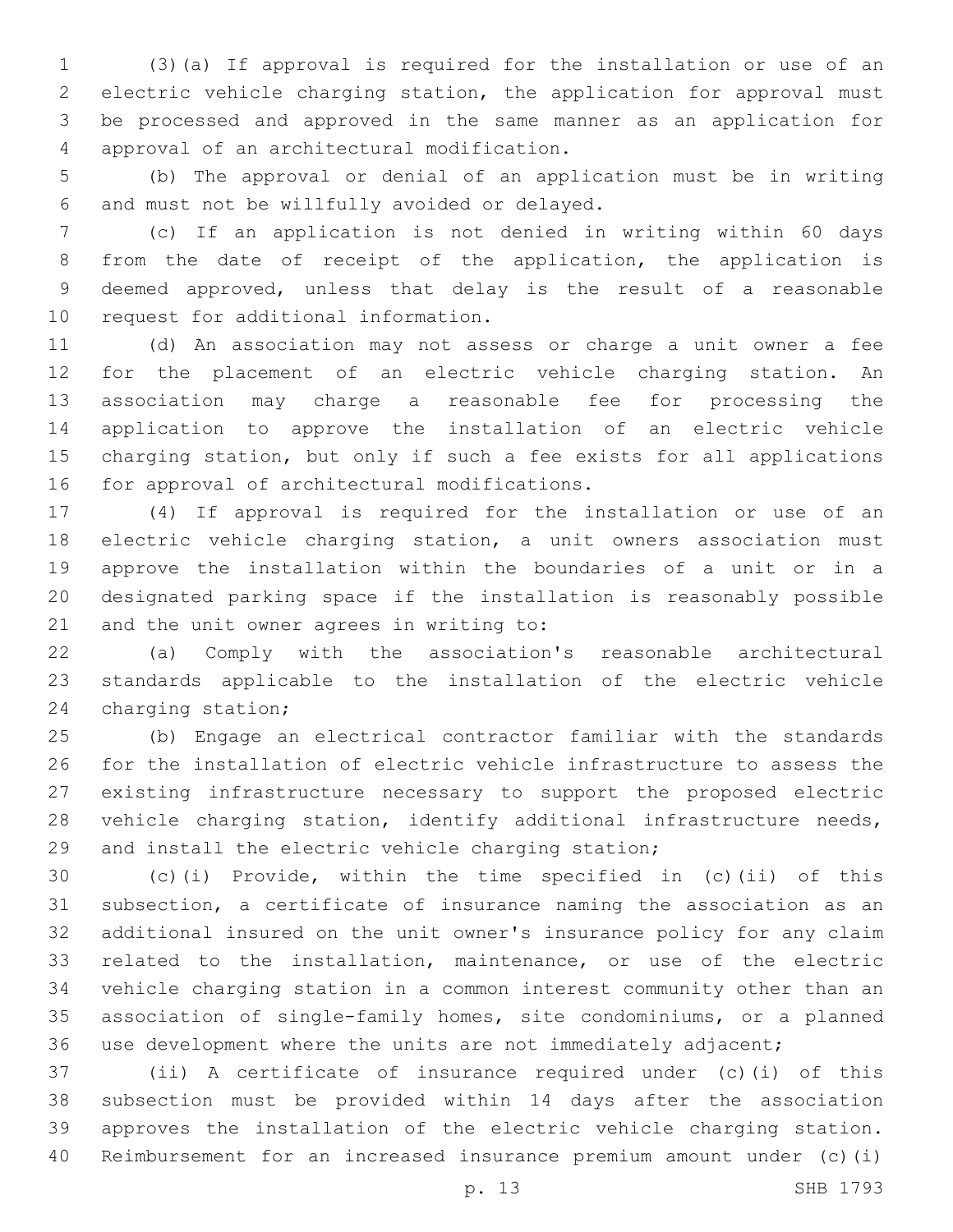of this subsection must be provided within 14 days after the unit owner receives the association's invoice for the amount attributable 3 to the charging station;

 (d) Register the electric vehicle charging station with the 5 association within 30 days after installation;

 (e) Pay for the electricity usage associated with the electric vehicle charging station and the required means to facilitate payment 8 for the electricity; and

(f) Comply with the requirements of this section.

 (5)(a) A unit owner must obtain any permit or approval for an electric vehicle charging station as required by the local government in which the common interest community is located and comply with all 13 relevant building codes and safety standards.

 (b) An electric vehicle charging station must meet all applicable 15 health and safety standards and requirements imposed by national, state, or local authorities, and all other applicable zoning, land use or other ordinances, building codes, or land use permits.

 (6)(a) Unless otherwise agreed to by written contract with the unit owners association, a unit owner is responsible for the costs of 20 installing an electric vehicle charging station.

 (b) Electric vehicle charging station equipment that is installed at the unit owner's cost and is removable without damage to the property owned by others may be removed at the unit owner's cost. Removable equipment for the electric vehicle charging station is not considered real property in any form, including fixture law. Upon 26 sale of the unit, the unit owner may either remove the charging station or sell it to the buyer of the unit or to the association for an agreed price. Nothing in this subsection requires the buyer or the association to purchase the electric vehicle charging station.

 (7) A unit owner must disclose to any prospective buyers of the 31 unit:

 (a) The existence of an electric vehicle charging station and the related responsibilities of the owner under this section; and

 (b) Whether the electric vehicle charging station is removable and whether the owner intends to remove the charging station.

 (8) The owner and each successive owner of an electric vehicle 37 charging station is responsible for:

 (a) Costs for the maintenance, repair, and replacement of the electric vehicle charging station up until the station is removed;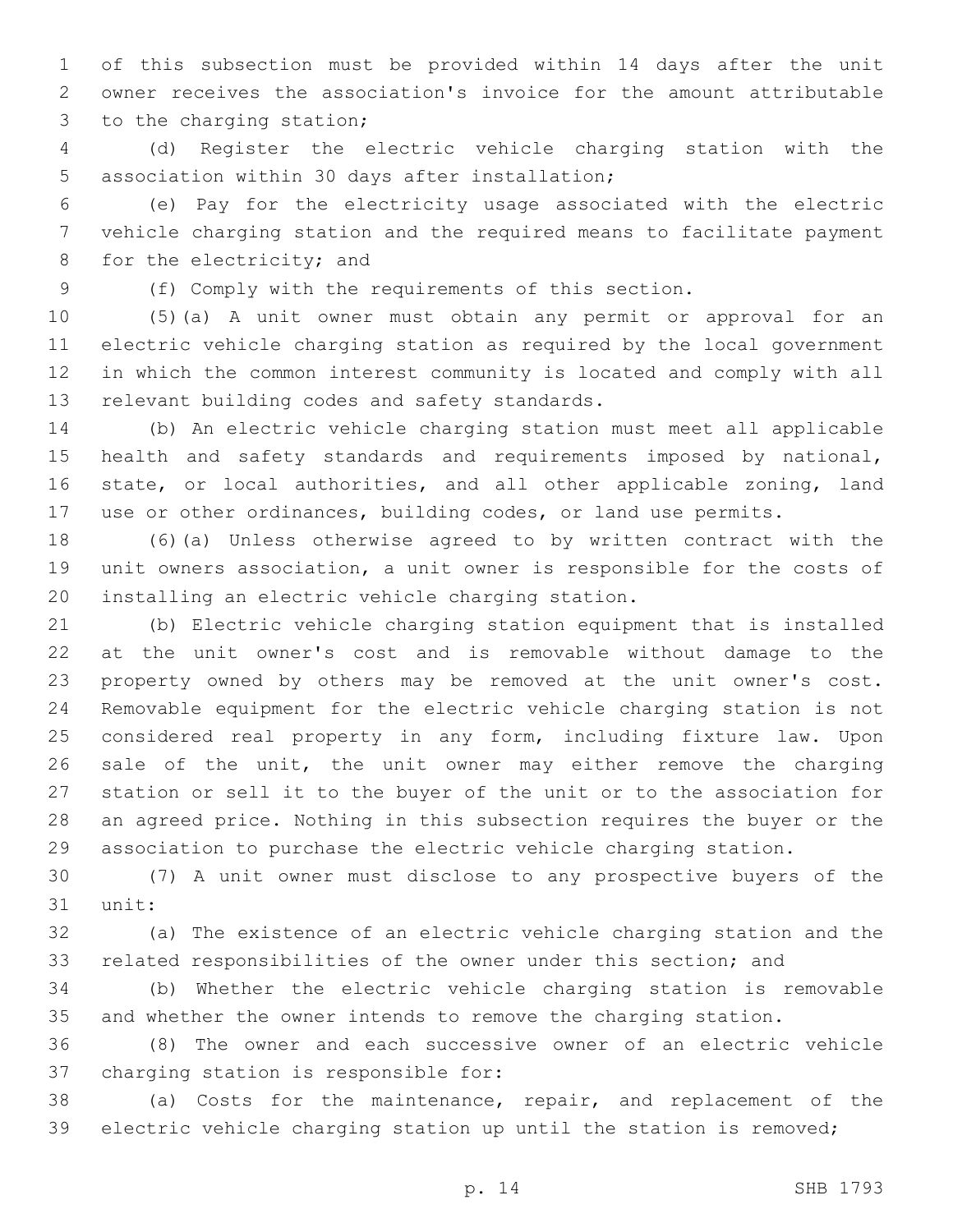(b) Costs for damage to the electric vehicle charging station, any unit, common element, or limited common element resulting from the installation, use, maintenance, repair, removal, or replacement 4 of the electric vehicle charging station;

 (c) The cost of electricity associated with the electric vehicle 6 charging station;

 (d) Obtaining and maintaining an insurance policy that meets the 8 requirements in subsection (4)(c) of this section;

 (e) If the owner decides to remove the electric vehicle charging station, costs for the removal and the restoration of the common element or limited common element after the removal; and

 (f) Removing the electric vehicle charging station if reasonably 13 necessary for the repair, maintenance, or replacement of the common 14 element or limited common element.

 (9) If a unit owners association reasonably determines that the cumulative use of electricity in the common interest community attributable to the installation and use of electric vehicle charging stations requires the installation of additional infrastructure improvements to provide the community with a sufficient supply of electricity, the association may assess the cost of the 21 infrastructure improvements against each unit owner that has, or will, install an electric vehicle charging station.

 (10) A unit owners association may install an electric vehicle charging station in the common elements for the use of all unit 25 owners and, in that case, the association must develop appropriate 26 terms of use for the charging station.

 (11)(a) A unit owners association that willfully violates this section is liable to the unit owner for actual damages, and shall pay a civil penalty to the unit owner in an amount not to exceed \$1,000.

 (b) In any action by a unit owner requesting to have an electric vehicle charging station installed and seeking to enforce compliance with this section, the court shall award reasonable attorneys' fees 33 and costs to any prevailing unit owner.

 (12) The definitions in this subsection apply throughout this section unless the context clearly requires otherwise.

 (a) "Designated parking space" means a parking space that is specifically designated for use by a particular unit owner, including a garage, a deeded parking space, and a parking space in a limited common element that is restricted for use by one or more unit owners.